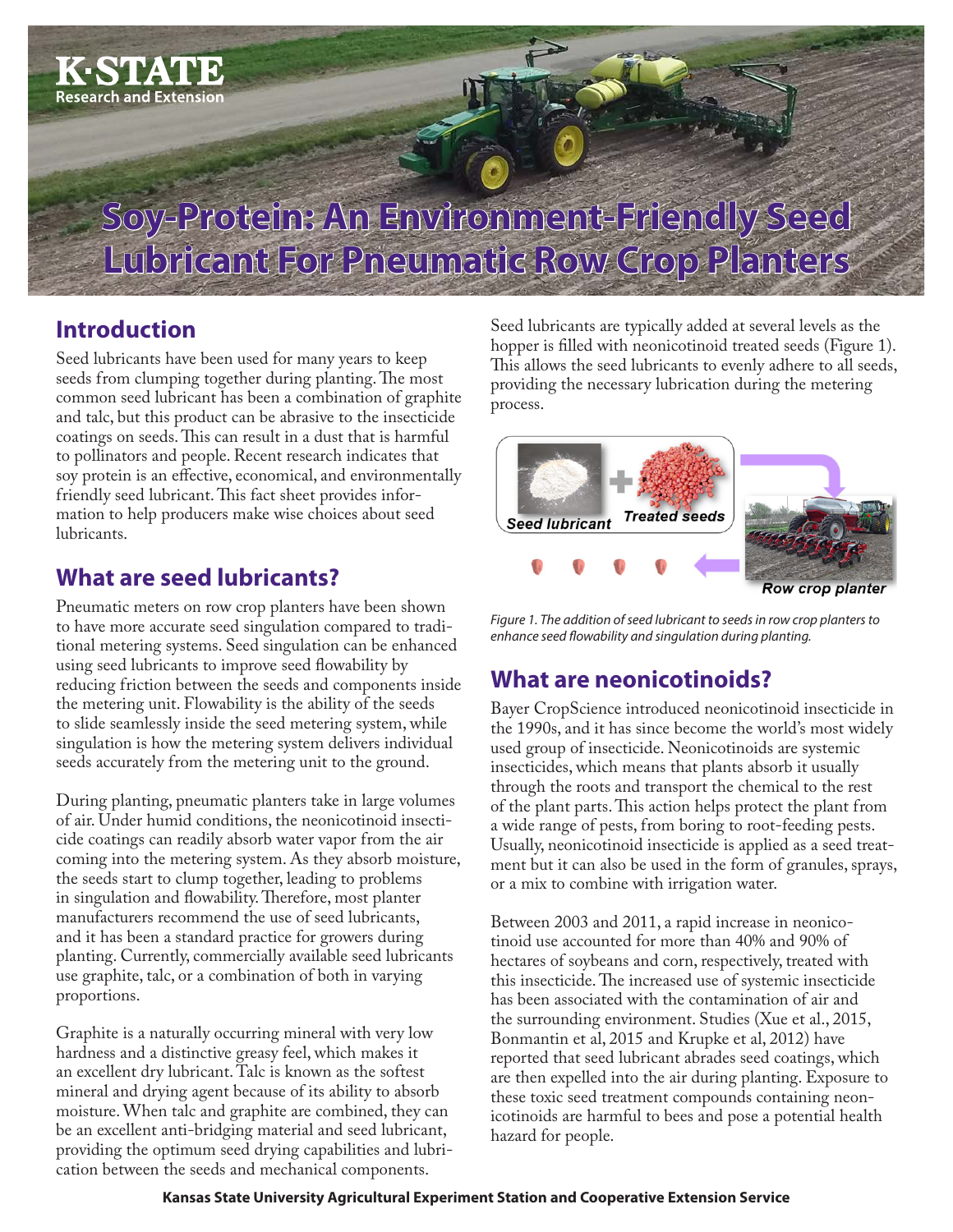## **Effects from neonicotinoid exposure**

Although talc and graphite have been effective in improving seed flowability and singulation, residual talc taken from metering units and dust samples behind the planter during planting (Figure 2) contains significant concentration of seed treatment compounds that far exceed the level known to be lethal to pollinators. The pest management regulatory agency (PMRA) in Canada reported deaths of bees were likely due to contaminated dust based on detection of residual insecticide on dead bees. In fact, the agency already prohibited the use of talc and graphite as a seed lubricant for pneumatic planters when planting seeds treated with neonicotinoid insecticides (Health Canada, 2015).

Similarly, the presence of neonicotinoids in food and water raises concerns about their potential health hazards for humans. The ability of these insecticides to interfere with brain and nerve structure could possibly impair the development of the human nervous system (Cimino et al, 2017 and EFSA, 2014). Although further study is needed to support the results, pervasive use of these toxic seed treatment compounds is certainly causing adverse effects to non-target organisms. Thus, the need to identify control measures to reduce neonicotinoid exposure to pollinators and humans is extremely important.



*Figure 2. Dust behind a pneumatic planter during planting which may contain residual seed lubricant and seed treatment coatings.*

# **Alternative seed lubricant**

At present, the PRMA recommends the use of an alternative seed lubricant called the Fluency Agent. Bayer Crop Science introduced this seed lubricant as an alternative to talc and graphite. This seed lubricant is made up of polyethylene-wax-based powder developed to reduce the dispersal of contaminated dust into the atmosphere during planting. However, preliminary reports by the Corn Dust Research Consortium (CRDC) showed no difference between fluency agent and talc/graphite in reducing dust and active ingredient emission during planting (CDRC, 2017). Moreover, the consortium also showed in their final report that there is little evidence of reduction in insecticide leaving the planter compared to talc and graphite. The report suggests the abrasiveness of these seed lubricants is scraping away the seed coatings, which can be due to the irregular particle shape of talc and fluency agent as revealed by the result of particle analysis (Figure 3). This property of seed lubricants creates a sliding action between particles, making them abrasive (Badua et al, 2018). One recommendation to minimize contaminated dust released during planting includes using a less abrasive seed lubricant (CDRC, 2017).



*Figure 3. Particle shape of commercially available seed lubricants (magnified at 500X)*

### **What is soy-protein?**

Recently, an environmentally friendly material has been developed as a potential alternative seed lubricant. Soy-protein isolate is one of the byproducts after dehulling and defatting soybeans. It contains phospholipids, which are associated with lecithin, (Samoto et al., 2007) a substance that can be used as an emulsifier, stabilizer, and lubricant. Its biodegradability, abundant supply, renewable source, and low cost means soy protein can be used extensively in many industrial applications. Moreover, soy-protein is an ideal source of amino acids acting as a biostimulant for the plant, leading to better seed germination and biological activity (Popko et al., 2018). As a seed lubricant, soy-protein contains more than 99% hydrolyzed isolated soy protein powder with less than 1% soy lecithin added to the particle surface. The particle shape of the powder is spheroid (Figure 4) with the average particle size ranging from 90 to 100 microns.



*Figure 4. Particle shape of soy-protein (magnified at 500X)*

### **Laboratory experiments**

A study was conducted at the Biological and Agricultural Engineering Department at Kansas State University aimed to quantify seed flowability of corn and soybean seeds and economic viability of soy protein as an alternative to commercially available seed lubricants (Talc and Fluency

**Kansas State University Agricultural Experiment Station and Cooperative Extension Service**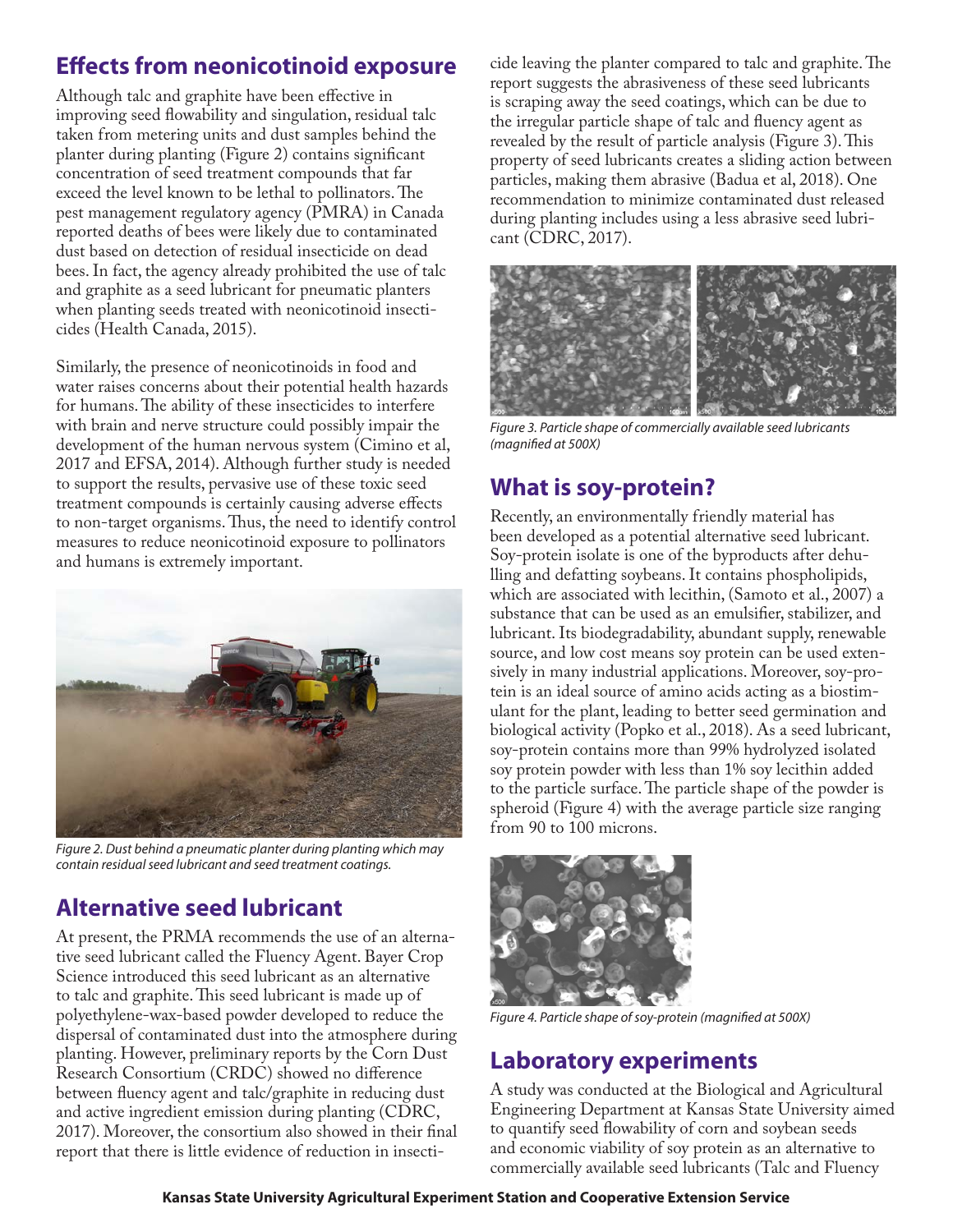Agent). Corn and soybean hybrid varieties from Ohlde and Pioneer were used in the study. Results highlighted the potential of soy-protein seed lubricant to provide the desired seed flowability similar to other commercially available seed lubricants.



*Figure 5. Corn % singulation, % skips and % multiples for each seed lubricant.*

The study reported no significant differences on singulation, skips, and multiples across seed lubricants when metering corn, (Figure 5) while fluency agent and soy-protein resulted in comparable singulation and the lowest skips and multiples for soybeans (Figure 6).



*Figure 6. Soybean % singulation, % skips and % multiples for each seed lubricant.*

The ability of soy-protein to provide comparable flowability can be due to its lecithin content. Spheroidal particles of soy protein also act as a roller bearing between seeds, potentially reducing abrasiveness of the material and minimizing dust containing seed coatings released during planting. Further laboratory tests were performed to quantify the amount of dust generated when seeds are mixed with talc and soy-protein. Results revealed that without seed coating, a small amount of dust was generated but applying a seed coating reduced production of dust. However, mixing talc significantly increased the dust produced compared to soy-protein. These results are consistent with published reports (Bonmantin et al, 2015

and Krupke et al, 2012) suggesting talc enhances the production of contaminated dust.

| Table 1. Laboratory test results on dust produced when mixing seed |  |
|--------------------------------------------------------------------|--|
| lubricants to treated seeds.                                       |  |

| Sample ID                           | Dust Amt<br>per 100g<br>(q) | Dust/<br>100,000<br>Seed (g) | seeds/lb | Mean<br>dust per<br>100kg <sub>(g)</sub> |
|-------------------------------------|-----------------------------|------------------------------|----------|------------------------------------------|
| No seed coating                     | 0.00150                     | 0.34                         | 1982.1   | 1.50                                     |
| Treated seed only                   | 0.00006                     | 0.014                        | 1963.6   | 0.06                                     |
| Treated seed + Talc                 | 0.03683                     | 8.34                         | 2002.6   | 36.83                                    |
| Treated seed + Soy<br>Dry Lubricant | 0.00296                     | 0.64                         | 2109.8   | 2.96                                     |

#### **Usage cost**

Simple cost analysis showed that talc had the lowest cost of usage per acre followed by soy-protein and fluency agent. Soy protein is 63% less expensive as compared to Fluency Agent. Although slightly expensive by 44% compared to talc, the use of an environmentally friendly material for seed lubricant protects pollinators and the environment.

Table 2. Cost analysis of using the seed lubricants for corn and soybean

|                | Per Container  |             | Seeding Rate,<br>(seeds/acre) |              | Cost of Lubricant<br>(5/acre) |         |
|----------------|----------------|-------------|-------------------------------|--------------|-------------------------------|---------|
| Seed Lubricant | Weight<br>(lb) | Cost<br>(5) | Corn                          | Soybean Corn |                               | Soybean |
| Talc           | 8.0            | 20.0        | 36,000                        | 140,000      | 0.28                          | 0.63    |
| Fluency agent  | 4.4            |             | 108.5 36,000                  | 140,000      | 1.36                          | 3.01    |
| Soy protein    | 11.0           | 49.5        | 36,000                        | 140,000      | 0.51                          | 1.13    |

### **Benefits**

- Soy protein is biodegradable, providing greater value in environmental stewardship.
- Soy-protein is renewable and abundant in supply.
- Soy protein is an ideal source of amino acids for better seed germination and biological activity.
- Soy protein lubricant can potentially reduce abrasiveness and reduce release of neonicotinoids in the environment, saving bees and enhancing natural pollination.
- Soy protein provide comparable flowability and singulation to commercially available seed lubricants.
- Low cost of usage per acre of soy protein seed lubricant increasing profitability for producers.

#### **Summary**

The use of seed lubricants has been a standard practice for corn and soybean growers to improve seed flow and singulation during planting. However, currently available commercial seed lubricants have been reported to increase